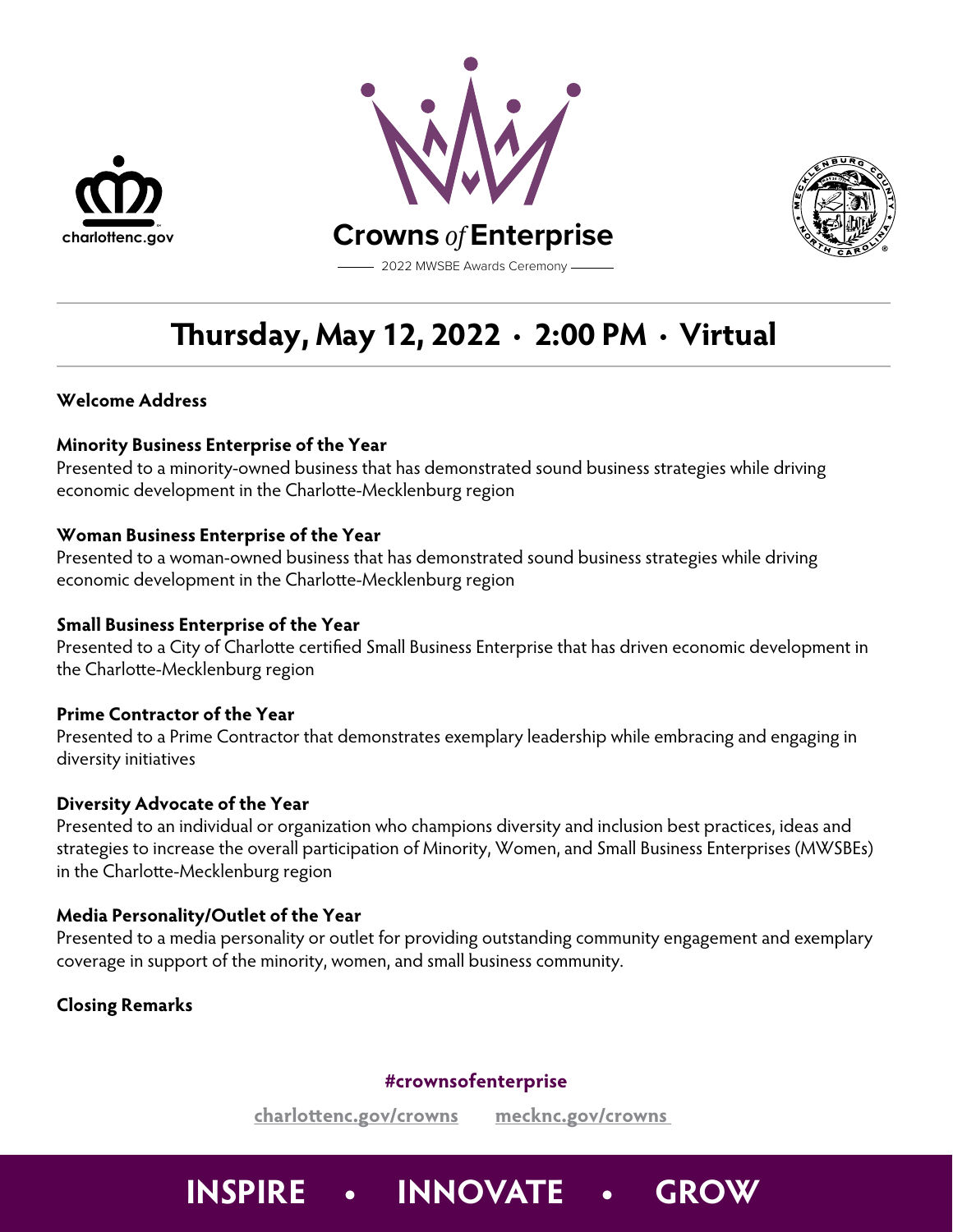

# **Master of Ceremonies**

**Rocio Gonzalez-Zornosa** is a bilingual, bi-cultural US born first generation Latina whose mission is to be the bridge of communication among cultures, with the intention of enhancing understanding, acceptance and engagement of the underserved business community with the community at large. In her 20+ career path, she has positioned herself as a servant leader providing education, empowerment, and equitable access to resources to level the playing field. She is excited to lead the Women's Business Center of Charlotte covering 12 counties in the Charlotte Metro area and to expand on the impact she can make in minority women entrepreneurs.

The Institute's Women's Business Center of Charlotte (WBCC) helps women-owned businesses start and grow. Learn more by visiting www.theinstitutenc.org/programs/wbcc.

# **2022 Nominees**

Bignon's African Hair Braiding and Weaving, LLC FASTSIGNS Independence Blvd LinWell Farms, LLC Clean Image USA, LLC American Electric Company, LLC 1202 Beatties Ford, LLC Third Rock Events Empowerment for Life Network, LLC Warrier Family Dentistry Symmetry Behavioral Health Systems, LLC CBK Branding & Consulting Firm, LLP Hip Hop Smoothies, LLC Ultimate Gym, INC Marvels Transportation Service Phoenix Management Group, LLC Divine Purpose Dance Factory, LLC El Progreso Hispano, CORP. The Cooking Pot Sary's Travel and Tax Services Jennifer Temps, INC. Sunshine Media Network Love Family First, LLC Beyel Lash Academy MDC Marketing Group, LLC Galore Creative Staffing The Cardea Group, LLC Croixstone Consulting, LLC Dottie Rose Consulting

WFAE 90.7 Carolina's 1st Choice Agency, LLC The Oh Show, LLC QCity Metro Hispanic Contractors Association of the Carolinas UA Medical Products, INC. DI Real Estate & Staging Hard Body Fitness Personal Training Group, LLC PMG Worldwide, INC. Xclusive For U Informatic Concepts, LLC Bizzy Kidz Kab Company, LLC CITI, LLC McFarland Construction Deep Roots Community Planning Solutions, LLC HUE House, LLC Carr Consulting Group, LLC Young & Polite Children's Dentistry Marand Builder, INC. TS Woodworks and RAD Design, INC. Popbar Charlotte Crown Renovations, LLC Total Touch Chiropractic Wellness Center, PA Sterling Construction Services, INC. BSI Solutions, INC. R.J. Leeper Construction, LLC VIRIDIAN Marketing

# **Special thanks**

Bob Williams Specialty StreamTech Pro, LLC Savory Moments Catering

# **INSPIRE • INNOVATE • GROW**